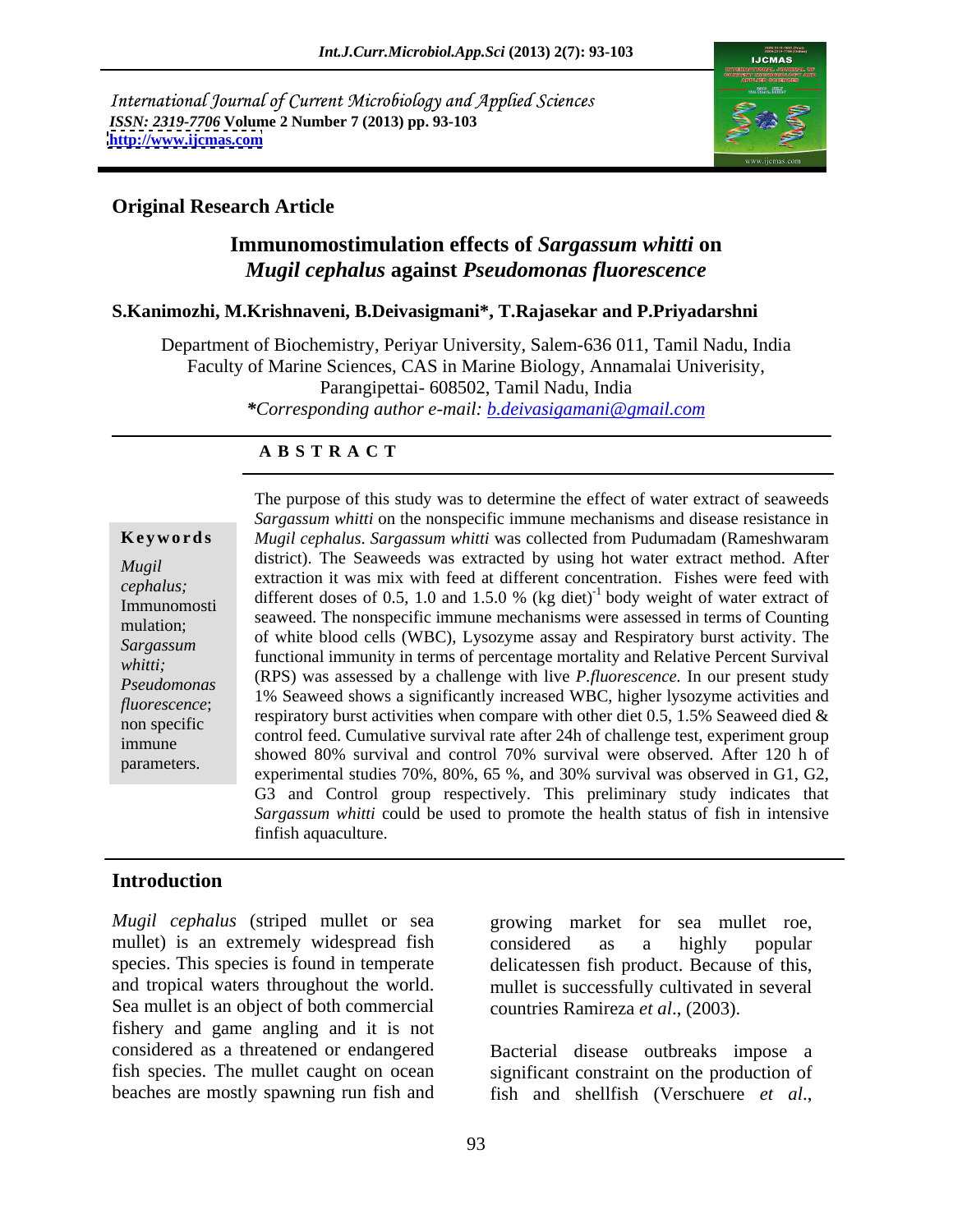2000). The aquatic environment contains a plethora of obligate and opportunistic bacterial pathogens as well as beneficial agriculture and aquaculture has stimulated and neutral bacterial strains. In hatchery facilities, the environmental conditions friendly approaches to disease control (availability of iron, osmotic strength, oxygen levels, pH, water quality and

*Pseudomonas* has also been reported to *al.*, 1997). So the use of immunostimulants cause disease in a number of fish species, for prevention of diseases in fish is including goldfish (*Carassius auratus*) considered an alternative and promising Bullock (1965). *Pseudomonas* have been isolated from Gilthead sea bream (*Sparus*  challenges have caused mortalitiesin carp population also belong to those unknown affected namely petechial hemorrhages of the skin, peritoneum and liver (Wiklund and Bylund 1993). Moreover Altinok *et luteola* from rainbow trout, *Oncorhynchus mykiss* during the outbreak occurred in spring of 2004 and the strain was resistant over the past 20 years, various to most commonly used antibiotics. chemotherapeutics have been used to treat

The World Health Organization (WHO)

pressure to decrease the use of antibiotics and other therapeutic chemicals in research into more environmentally (Verschuere *et al*., 2000).

temperature) and sometimes poor Immunotherapy is an approach that has management practices (inadequate been actively investigated in recent years nutrition, overcrowding and overfeeding) as a method for disease prevention. It does can cause stress to the organisms being not involve recognition of a specific cultured and thus make them more antigen or targeting the immune response susceptible to disease outbreaks (Winton, towards a specific pathogen, but causes an 2001). overall immune response that hastens recognition of foreign proteins (Sordello *et*  area (Sakai, 1999).

*aurata*), European seabass (*Dicentrachus*  Immunostimulants are agents/factors that *labrax*) Berthe *et al.,* (1995) and the trigger the non-specific immune response (*Cypinus carpio*) and loach Several compounds have been reported to (*Misgurnusanguilli caudatus*) Muroga *et*  have Immunostimulation properties. Many *al.,* (1975). The pathogenic of these are derivatives or cellular microorganisms isolated from wild components of bacterial, fungal or animal Gram-negative bacteria and lactoferrin, http://www.mate.com/evamisole. Pseudomonadaceae. Clinical signs of the lipopolysaccharides, curdlan, scleroglucan, disease appear to be the same in all species zymosan, inulin, chitosan,  $\beta$ -glucans, *al.*, (2007) also isolated *Pseudomonas*  immunostimulants used in shrimp/fish and result in enhanced disease resistance. origin. Laminarin, barley, glucan, lactoferrin, levamisole, saponins, herbal extracts, peptidoglycans and so forth, are some of the examples of aquaculture (Rajasekar *et al.,* 2011).

recommends that preventative major problem Aoki (1992). Vaccination (prophylactic) approaches to disease may prevent fish disease out breaks, but management are preferred over costly the development of vaccines against many post-effect treatments (WHO, 2002). The intracellular pathogens has not yet been increasing political and environmental successful. A more effective approach toOver the past 20 years, various bacterial infections in cultured fish but the emergence of drug-resistant has become a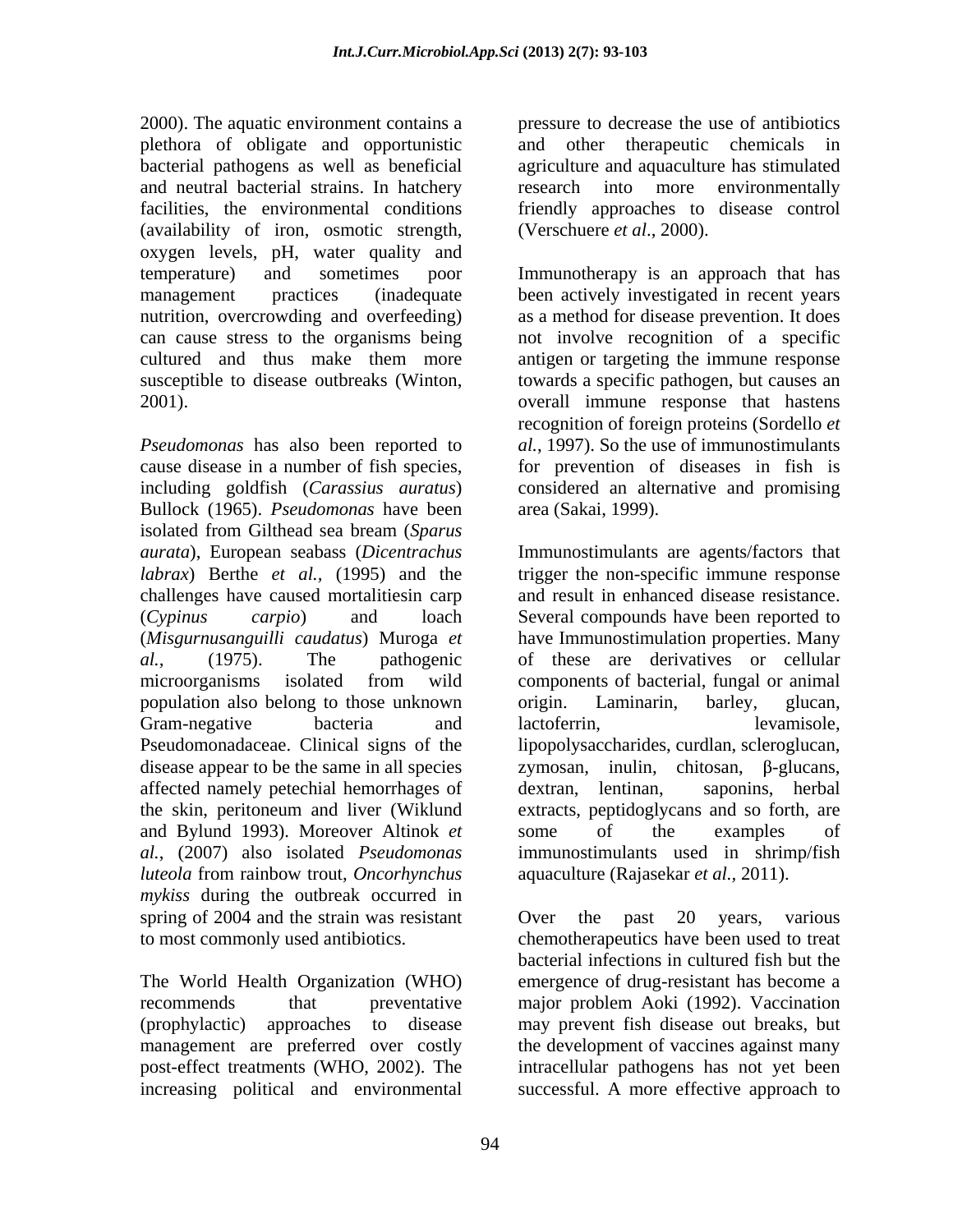controlling disease in aquaculture seems to be through the enhancement of natural

The ability of seaweeds to produce secondary metabolites of antimicrobial In contrast to the brown and green algae,

# **Materials and Methods**

# **Seaweed collection and Extraction**

Seaweeds *Sargassum whitii* was collected from Pudumadam costal region Table 1. Artificial feed was served as the (Rameswaram District, Tamil Nadu, India). Seaweed was shadow dried and basal diet was 41.7% crude protein, 8.5% grinned by using mixer grinder.

*Pseudomonas fluorescence* was collected **Hamme**<br> **From CAS** in Marine Biology Annamalai screen. from CAS in Marine Biology, Annamalai University, Parangipettai. The strain was subculture into a fresh Nutrient broth (50

*Mugel cephlus* (mullet) weighing 100 g were obtained from a local fish farm. The fish were kept in 250L tanks with recirculation, aerated sea water at 14ºC, and fed daily with commercial pellets. Fish were acclimatized to laboratory conditions for 2 weeks before starting the experiments.

# **Feed preparation**

disease resistance, using Seaweed was washed and dried. The dried immunostimulants (Sakai, 1999). sample was ground to flour with a mixer value, such as volatile components centrifuged at 4,500 rpm for 20 min, and (phenols, terpenes) (Awad, 2000, 2004), the supernatant was lyophilized under steroids, phlorotannins (Nagayama *et al.*, reduced pressure under as following 2002) and lipids Freile-Pelegriniand condition: The temperature was about -(Morales, 2004) has already been studied. 20°C, the pressure was about 2 mm Hg, the red algae are more known to produce -20°C for the following tests. The test halogenated metabolites, particularly solution was prepared of the freeze-dried bromine and iodine (Konig *et al.,* 1999). hot-water extract dissolving in distilled grinder. The dried seaweed (100 g) was treated with 5 of distilled water and boiled (100°C) for 30 min. The extracts were reduced pressure under as following condition: The temperature was about and the hot-water extract was then kept at water.

# **Experimental design**

**Isolation pathogens** levels of 0.5, 1.0 and 1.5 % (kg diet) 1. Four diets containing different levels of seaweed were prepared as described in Table 1. Artificial feed was served as the control diet. Proximate analysis of the basal diet was 41.7% crude protein, 8.5% crude lipid, 12.1% ash, and 9.5% moisture. Seaweed was added to the test diets at -1. The ingredients were ground up in a Hammer mill to pass through a 60-mesh screen.

% of Salt water) and stored in -20ºC. Experimental diets were prepared by **Fish** and then adding water until a stiff dough mixing the dry ingredients with fish oil resulted. Each diet was then passed through a mincer with a die, and the resulting spaghetti-like strings were dried in a drying cabinet using an air blower at 40 ºC until the moisture levels were at around 10%. After drying, the finished pellets were stored in plastic bins at 4 ºC until use**.**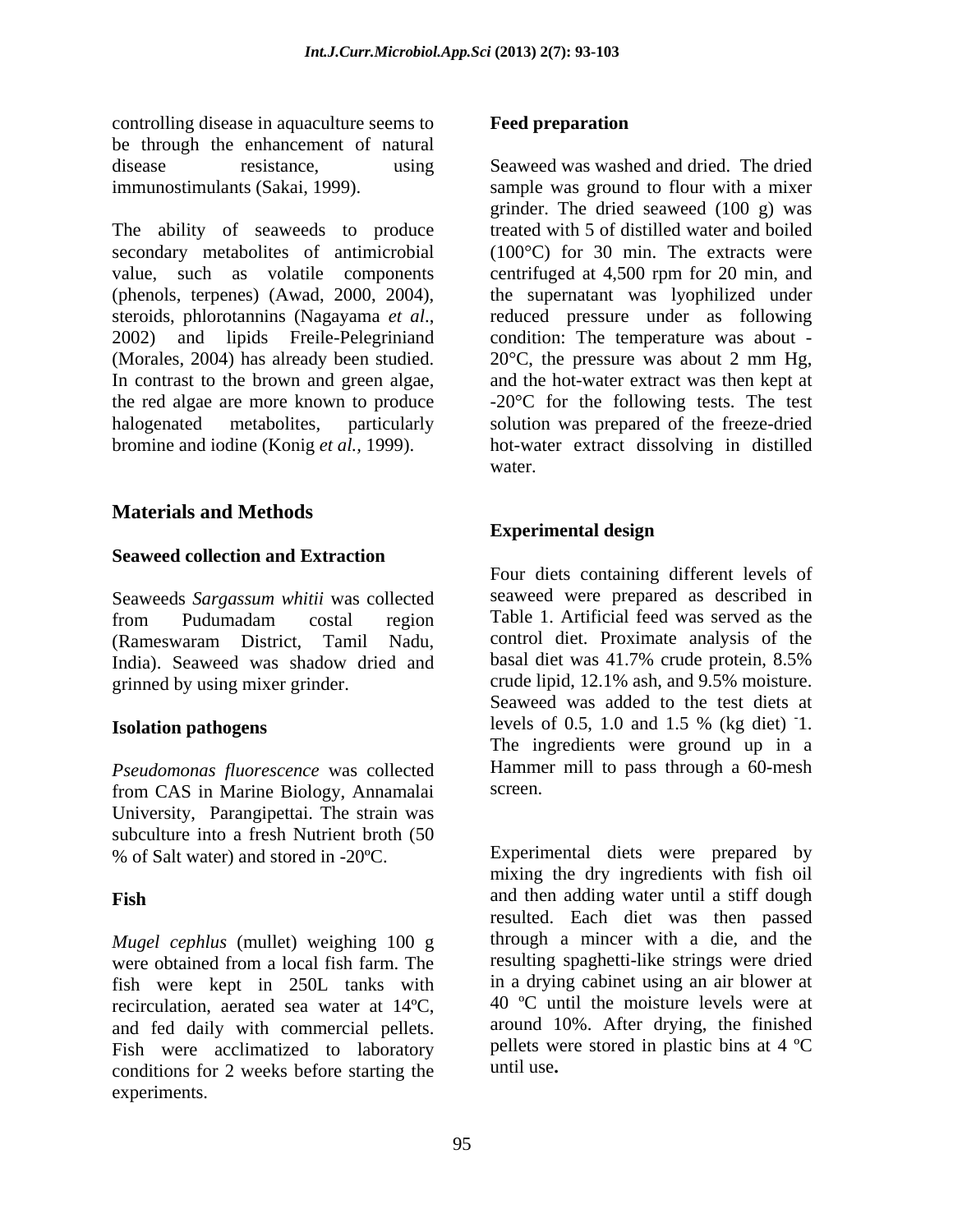**Immunological Analysis- Non Specific Immune response** 

vein using 1 ml tuberculin syringe fitted Secombes (1990) with some procedure being completed within 20 s. was stained with 100  $\mu$ l 0.3% NBT and stress and the cortisol secreted if any, due separation, about 200 ml of blood was washed three times with 70% methanol drawn and collected in serological tubes and air-dried. Then 120 ul 2 M KOH and until used for assays Michael *et al.,* (1994).

# **Counting of white blood cells (WBC)**

blood was made in phosphate saline buffer organism. The bacterial strain P. (PBS, 0.02 M, pH 7.3). Counts were cells  $ml^{-1}$ .

according to Parry et al., (1965) using a <br>After seaweed extract treatment, fish were lyophilised Micrococcus lysodekticus in 0.04 M sodium phosphate buffer (pH 5.75) was used as substrate. Forty microlitre of fish serum was added to 3 ml of the bacterial suspension and the reduction in After the infection of bacterial pathogen *P.*  absorbance at 540 nm determined after 0.5 *fluorescence* survival rate of the fish were and 4.5 min incubation at 22°C. One unit recorded from 24 hours to 144 hours. The of lysozyme activity was defined as a clinical symptoms were noted including reduction in absorbance of 0.001 per min.

# **Respiratory burst activity**

**Blood collection and serum separation**  $\text{a}$  anion  $(O^2)$  was evaluated using Nitroblue Fish were bled from common cardinal reduction following the method of with 24-gauge needle with the whole modifications. A 100  $\mu$ l cell suspension This would cause a minimal handling 100 µl Phorbol 12-myristate 13-acetate to handling stress will enter blood stream min. Absolute methanol was added to only after 4 min of handling. For serum terminate the staining. Each tube was and stored in a refrigerator overnight. The  $140 \mu$ l dimethyl sulfoxide (DMSO, Sigma, clot was separated from the wall of the USA) were added and the color was tubes and spun down at 400 g for 10 min. subsequently measured at 630 nm with a The collected serum was stored at -20 °C spectrophotometer using KOH/DMSO as a Production of intracellular superoxide tetrazolium (NBT) (Himedia, India) reduction following the method of Secombes (1990) with some was stained with  $100 \mu l$  0.3% NBT and  $(PMA)$  (Sigma, USA)  $(1 \text{ mg ml}^{-1})$  for 40 ) for 40 min. Absolute methanol was added to terminate the staining. Each tube was washed three times with 70% methanol and air-dried. Then 120 µl 2 M KOH and blank (Qinghui *et al*., 2011).

# **Challenge with** *Pseudomonas fluorescence*

To determine the total white blood cell In the present study, the bacterial pathogen count (WBC), a 1 in100 dilution of the *P. fluorescence* was used as a test carried out using a Neubauer 1000 g for 10 minutes at -4 °C. The haemocytometer and were expressed as supernatant were discarded and the  $\text{cells ml}^{-1}$ .  $\text{bacterial pellet was washed three times}$ **Lysozyme assay** saline (PBS) at pH 7.4. The OD of the Lysozyme activity was measured which corresponded to  $1 \times 10^{7}$  cells ml<sup>-1</sup>. turbidity assay in which  $0.2 \text{ mg ml}^{-1}$  injected  $(50 \text{ µl})$  with *P. fluorescence* organism. The bacterial strain *P. fluorescence* subculture was centrifuged at and resuspended in phosphate buffered solution was adjusted to 0.5 at 456 nm  $^7$  cells ml<sup>-1</sup>. which corresponded to  $1 \times 10^{7}$  cells ml<sup>-1</sup>.<br>After seaweed extract treatment, fish were  $(1\times10^7 \text{ cells ml}^{-1})$  on day 15. cells  $ml^{-1}$ ) on day 15. ) on day 15.

# **Cumulative survival rate**

hemorrhagic septicemia, distended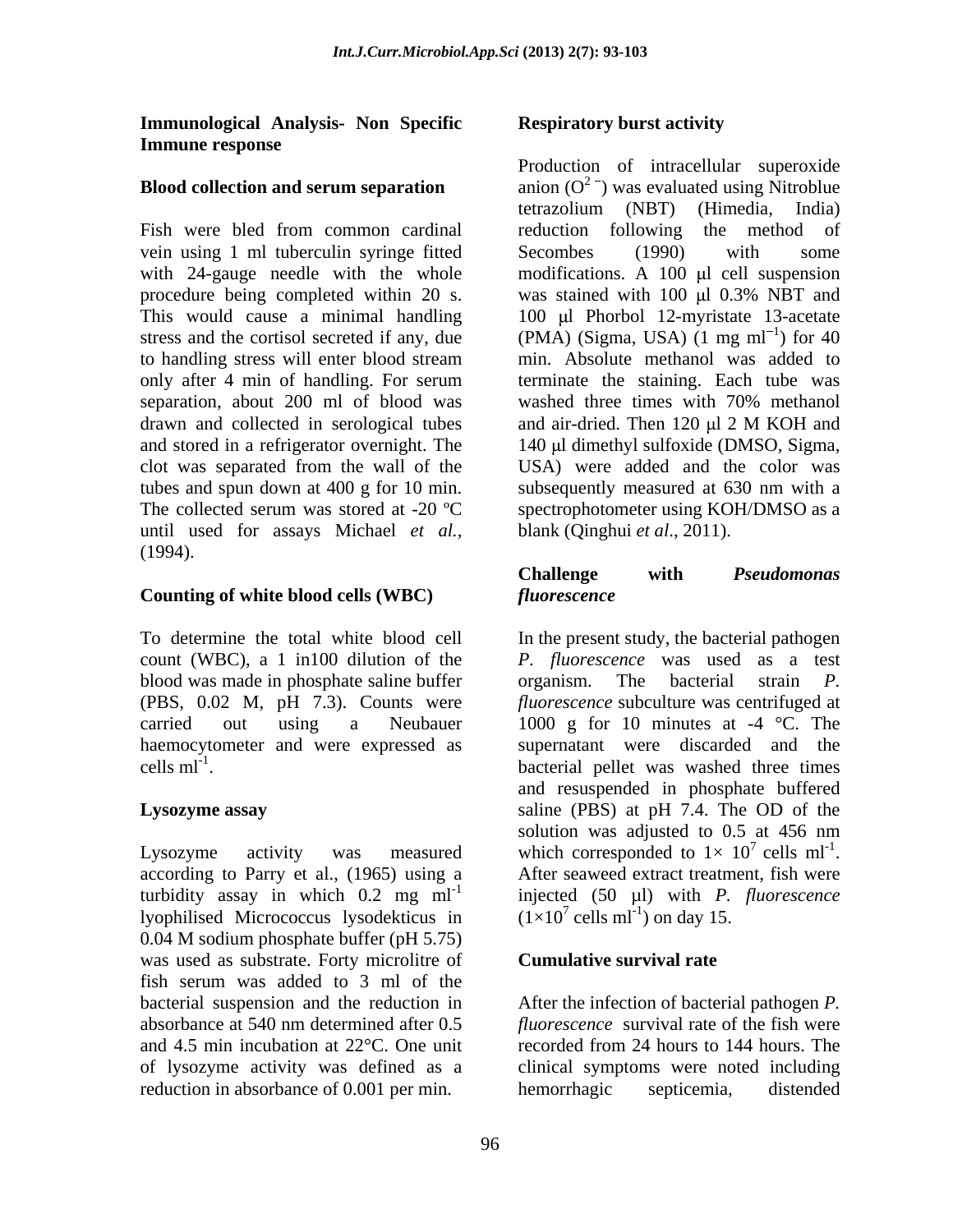abdomen and lesions on the ventral diets feed at 1 and 1.5% lysozyme

 $RPS = 1 = \frac{Present \text{ mortality in treated group}}{Present \text{ mortality in control group}} \times 100$ 

The use of high doses of vitamin C results decreased or returned to the original level in proliferation of rainbow trout after 120 h (Ann *et al*., 2007). Lysozyme lymphocytes. Furthermore, the white is a fish defense element, which causes blood cells were increased in the grouper lysis of bacteria and activation of the *Epinephelus malabaricus* fish fed with complement system and phagocytes by lipid containing diet than control fish (Hung and Shaiu*,* 2003). In our present study 3rd Group WBC was significantly increased in the fish feed with  $1\%$  Finagocytes produce toxic oxygen forms seaweed extract than control and other group of fish. In 3rd group WBC count was reached maximum  $6.8 \times 10^6$  ml<sup>-1</sup> in 9<sup>th</sup> day<br>but in 12<sup>th</sup> day hot in 12<sup>th</sup> day feel the 0.5%, 1 % and 1.5% hotwater but in  $12<sup>th</sup>$  day WBC amount reduced. In the  $2^{na}$  and  $3^{ra}$  group fish WBC count extract of seaweed containing diets were reach maximum  $5.2\times10^{6}$  ml<sup>-1</sup> in the 9<sup>th</sup> day and  $5.1 \times 10^6$  ml<sup>-1</sup> in the 6<sup>th</sup> day the control diet. In the 6<sup>th</sup> day 4<sup>th</sup> group respectively . Several studies showed that the white blood cells can be increased in infected or damaged animals. WBC and neutrophil quantities in infected samples were accepted as a response of cellular immune system to fungal infection (Palikova and Navratil, 2001) concluded that the immune system of fish displays similar responses to unfavorable  $\frac{dH}{dt}$  und  $\frac{dH}{dt}$  university and  $\frac{dH}{dt}$  is the state of the state of the state of the state of the state of the state of the state of the state of the state of the state of the conditions. Sahan *et al*., (2007) *also* reported an increased observed in  $\frac{20 \text{ m} \text{g}}{1}$  by  $\frac{1}{2}$  call agreement at 50 kg leukocyte cells of fish infected with the parasite in a European feel, *Anguilla anguila*. Sure peak is the study, the fed contain polysaccharide anguila.

In our present study the serum lysozyme activities of fish fed with seaweeds were significantly higher than that of fish<br>for anti-section of polysaccharide extract,<br>for with control dist of the 2rd days of concentration of polysaccharide, fed with control diet after 3rd days of feeding. Fish fed with seaweed-containing

surface of the body. Relative percentage activities increased than control group survival rate (RPS) was calculated by the  $\int$  after 3<sup>rd</sup> day. It was reach maximum 1500 following formula (Divyagnaneswari *et* and 1300 lysozyme Activity (U min<sup>-1</sup> ml<sup>-1</sup>) *al.,* 2007). graph 2. In our present also supported Ann **Results and Discussion** respectively, increased significantly after <sup>rd</sup> day. It was reach maximum 1500  $ml^{-1}$ )  $)$ *et al*., (2007). The lysozyme activity of grouper that received sodium alginate or *i* carrageenan at 20 and 30 mg  $kg^{-1}$ , -1 carrageenan at 20 and 30 mg  $kg^{-1}$ ,<br>respectively, increased significantly after 24 and 72 h, but thereafter slightly acting as opsonin (Magnadottir, 2006).

 $^{6}$  ml<sup>-1</sup> in 9<sup>th</sup> day study respiratory bursts activities of fish in  $9<sup>th</sup>$  day study respiratory bursts activities of fish <sup>th</sup> day WBC amount reduced. In the  $0.5\%$ , 1 % and 1.5% hotwater  $\frac{1}{n}$  and  $3^{rd}$  group fish WBC count extract of Seaweed containing diets were group fish WBC count exitation seaweed containing diets were  $^{6}$  ml<sup>-1</sup> in the 9<sup>th</sup> significantly higher than those of fish fed in the  $9<sup>th</sup>$  significantly higher than those of fish red  $\frac{d\mathbf{h}}{d\mathbf{a}}$  the control diet. In the  $6^{\text{th}}$  day  $4^{\text{th}}$  group extract-containing diets at 1 and 1.5% This difference is considered due to the Phagocytes produce toxic oxygen forms during a process called respiratory burst (Neumann *et al*., 2001). In the present fed the 0.5%, 1 % and 1.5% hotwater <sup>th</sup> day  $4^{\text{th}}$  group  $\frac{\text{th}}{\text{mean}}$ group **contract to the set of the set of the set of the set of the set of the set of the set of the set of the set of the set of the set of the set of the set of the set of the set of the set of the set of the set of the s** respiratory bursts activities increased than group 2 and group3. In  $9<sup>th</sup>$  and  $12<sup>th</sup>$  day  $th$  and  $12^{th}$  day and  $12<sup>th</sup>$  day <sup>th</sup> day group2 activity was increased than group1 and group4. Since superoxide anion was the first product to be released from the respiratory burst, the measurement of  $O<sub>2</sub>$  $\overline{2}$ has been accepted as a precise way of measuring respiratory burst (Secombes and Olivier, 1997). In another study, groupers injected with sodium alginate at  $20 \text{ mg kg}^{-1}$  or *i*-carrageenan at 30 mg kg<sup>-1</sup> -1 showed increased respiratory burst activity Cheng *et al*., (2007). However in this extract injected through i.p showed decreased respiratory burst activity after 10 days in both 50 and 100 mg  $kg^{-1}$  of fish. This difference is considered due to the source of polysaccharide extract, concentration of polysaccharide, administration method and exposure time.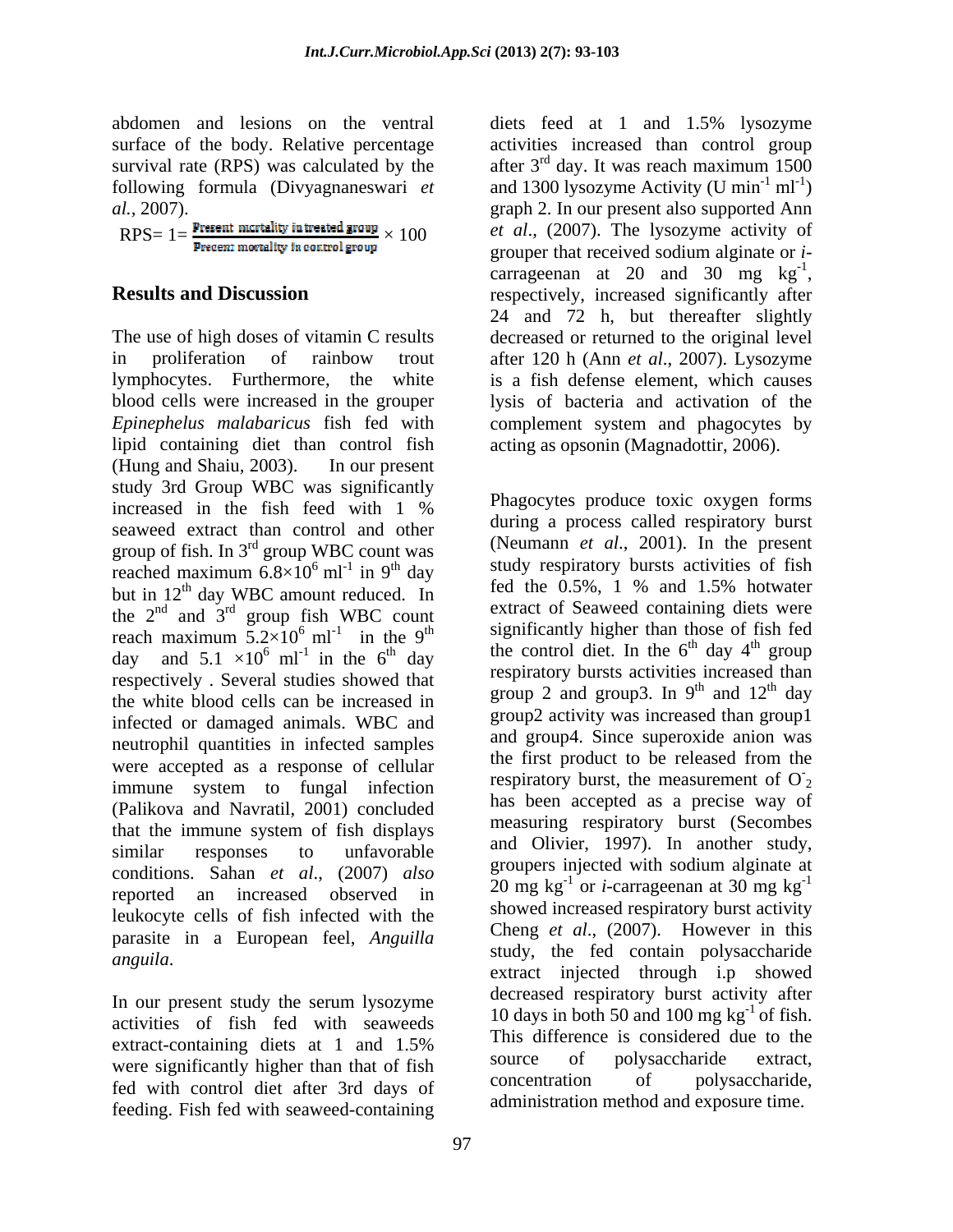|                                                                    | Different solvent – (disc size 3cm)     |             |                                                                                                                                                                                                                                |               |                                   |                                                 |     |              |                |      |                                      |                |
|--------------------------------------------------------------------|-----------------------------------------|-------------|--------------------------------------------------------------------------------------------------------------------------------------------------------------------------------------------------------------------------------|---------------|-----------------------------------|-------------------------------------------------|-----|--------------|----------------|------|--------------------------------------|----------------|
|                                                                    | Methanolic                              |             | Isoprona                                                                                                                                                                                                                       |               | Acetone                           |                                                 |     | Choloroform  |                |      | Diethyla ether                       |                |
|                                                                    |                                         |             | Zone   Zone   Zone   Mean   Zone   Zone   Zone   Mean   Zone   Zone   Zone3   Mean   Zone   Zone3   Mean   Zone   Zone3   Mean   Zone3   Mean   Zone3   Mean   Zone3   Mean   Zone3   Mean   Zone3   Mean   Zone3   Mean   Zon |               |                                   |                                                 |     |              |                |      |                                      |                |
|                                                                    |                                         | $\pm$ S.D   |                                                                                                                                                                                                                                | $\pm$ S.D     |                                   | $\vert$ (cm) $\vert \pm S.D \vert$ (cm) $\vert$ |     | (cm)         | $\pm$ S.D   1  |      | $\vert$ (cm) $\vert$ (cm) $\vert$    | $\pm$ S.D      |
|                                                                    | $(cm)$ $(cm)$ $(cm)$                    |             | $(Cm)$ $(Cm)$ $(Cm)$                                                                                                                                                                                                           | $(cm)$ $(cm)$ |                                   |                                                 |     | (CIII)       |                | (cm) |                                      |                |
|                                                                    | $1.2$ 1.4 1.3                           | 1.33        |                                                                                                                                                                                                                                |               |                                   |                                                 |     |              |                | 1.4  | $\mathbf{1.4}$                       | 1.19           |
|                                                                    |                                         | $\pm 0.05$  |                                                                                                                                                                                                                                |               |                                   |                                                 |     |              |                |      |                                      | $\pm 0.23$     |
| $\begin{array}{ c c c c c } \hline 1.8 & 2 \\ \hline \end{array}$  |                                         |             | $1.93$ 1.6 1.6 1.4 1.05                                                                                                                                                                                                        |               |                                   | 1.06<br>1.2                                     | 1.3 | 1.8<br>1.6   | $\boxed{1.56}$ |      | 1.8<br>1.8                           | 1.86           |
|                                                                    |                                         | $\pm 0.11$  |                                                                                                                                                                                                                                | $\pm 0.78$    |                                   | $\pm 0.11$                                      |     |              | $\pm 0.25$     |      |                                      | $-0.11$        |
|                                                                    | $\boxed{1.3}$ $\boxed{1.2}$ $\boxed{1}$ | 1.16<br>1.4 | $1.1$ 1.33<br>$\overline{1}$<br>$\mathbf{1} \cdot \mathbf{2}$                                                                                                                                                                  |               |                                   | $\sqrt{ }$                                      |     | 1.2          | 1.06           | 1.3  | 1.5                                  | 1.36           |
|                                                                    |                                         | $+0.15$     |                                                                                                                                                                                                                                | $\pm 0.20$    |                                   |                                                 |     |              | $\pm 0.11$     |      |                                      |                |
| $1.2$ 1.1                                                          |                                         | 1.1         |                                                                                                                                                                                                                                | $\perp$ .     | $\blacksquare$ . $\blacktriangle$ | 1.23<br>1.3                                     |     | 1.4<br>- 1.9 | 1.23           |      |                                      |                |
|                                                                    |                                         | ±0.⊥        |                                                                                                                                                                                                                                |               |                                   | $\pm 0.05$                                      |     |              | $\pm 0.20$     |      |                                      |                |
| $\begin{array}{ c c c c c } \hline 0.9 & 0.8 \ \hline \end{array}$ | 0.9                                     | 0.86        |                                                                                                                                                                                                                                |               | 1.4                               | 1.36                                            |     |              |                |      |                                      | $\overline{1}$ |
|                                                                    |                                         | $\pm 0.05$  |                                                                                                                                                                                                                                |               |                                   | $\pm 0.05$                                      |     |              |                |      | 1.3<br>$\mathbf{1} \cdot \mathbf{3}$ | 1.2            |
|                                                                    |                                         |             |                                                                                                                                                                                                                                |               |                                   |                                                 |     |              |                |      |                                      |                |

# **Table.1** Antibacterial activity of different Seaweeds extracts against the Fish pathogen *Pseudomonas fluorescence*

No1: Kappaphycus alvarezii

No2: *Sargassum wightii*

No 3: Ulva lactuca

No 4: *Gracilaria edulis*

No 5: *Gracilaria corticata*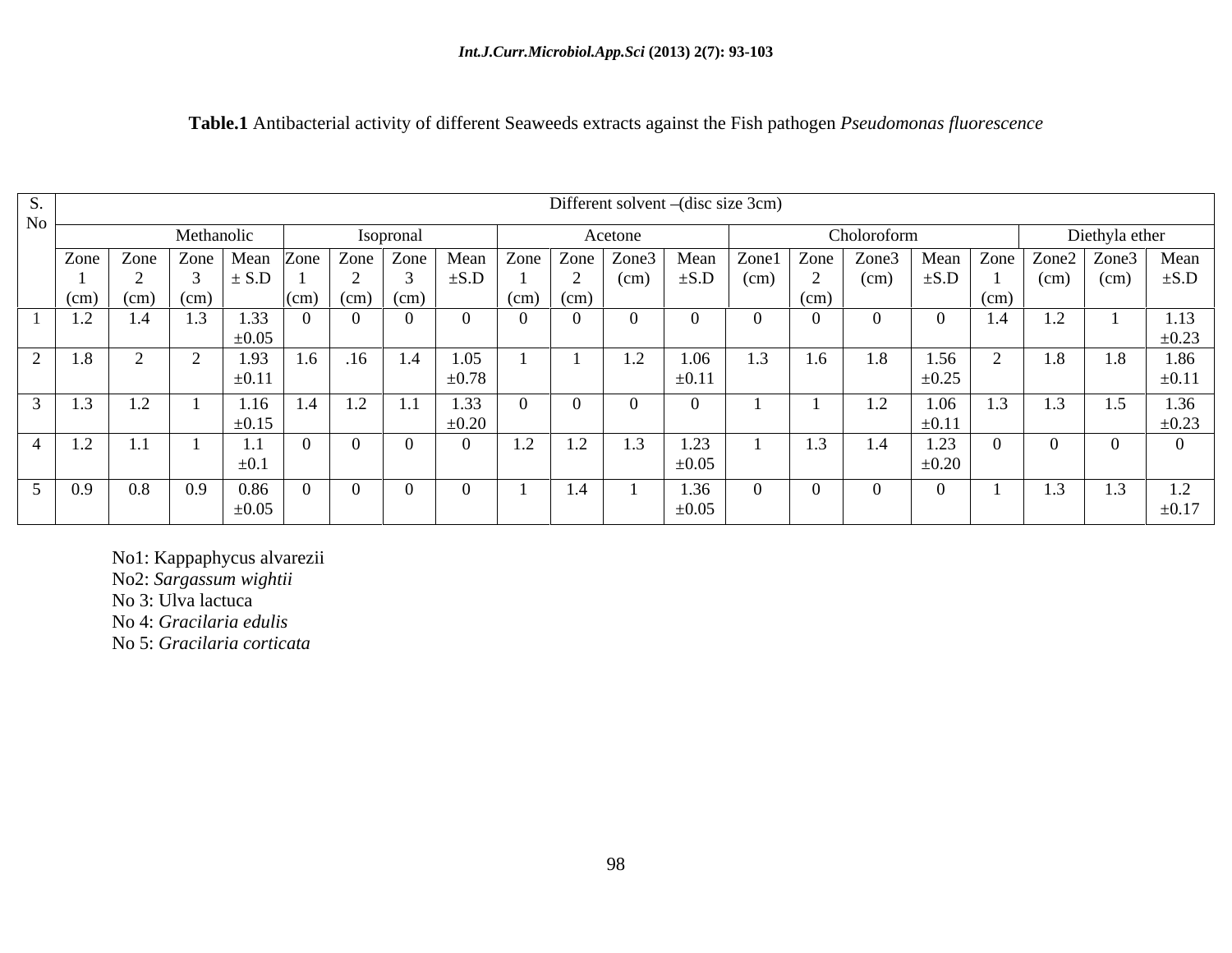| S.No |                                 |      | $MIC$ values ( $\mu g/ml$ ) |                                    | Mean $\pm SD$      |  |
|------|---------------------------------|------|-----------------------------|------------------------------------|--------------------|--|
|      | Solvent                         | MIC1 | $\overline{\text{MIC2}}$    | $\overline{\cdot \mid \text{MIC}}$ |                    |  |
|      | D-Methanol                      | 40   | 60                          | 40                                 | $46.66 \pm 11.54$  |  |
|      | E- Di ethyl ether               | 80   | 80                          | 40                                 | $66.66 \pm 23.09$  |  |
|      | F=Choloroform                   | 160  | 80                          | 80                                 | 106 .66 46.18      |  |
|      | $\sim$ $\sim$<br>G- Isopropanol | 160  | 80                          | 160                                | $133.33 \pm 46.18$ |  |
|      | H- Acetone                      | 320  | 160                         | 160                                | $213.333 + 92.37$  |  |

**Table.2** MIC values of Sargassum *wightii* -methanol extracts against PF microorganisms

**Figure.1** Total white blood cell counts

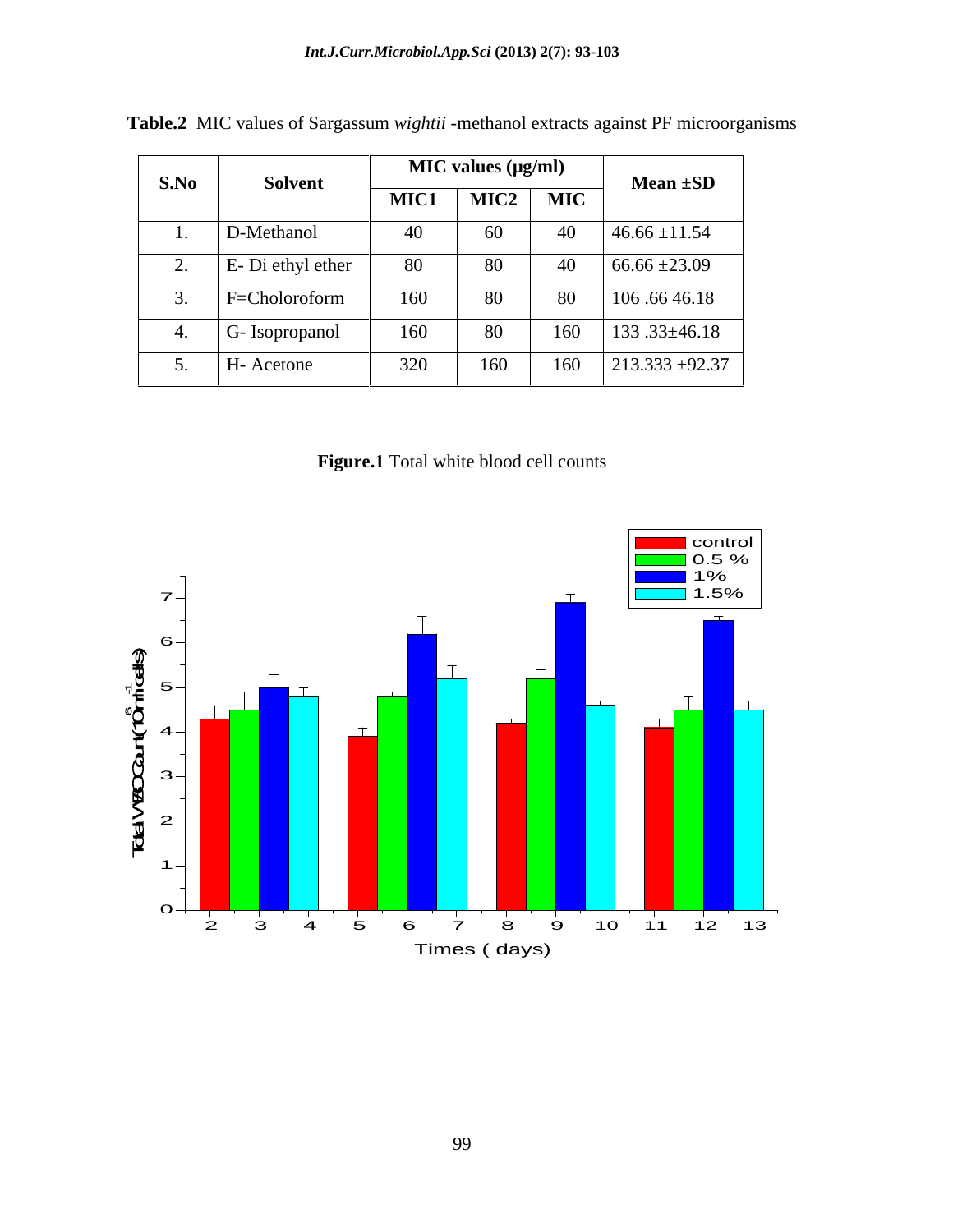

**Figure.2** Lysozyme activity



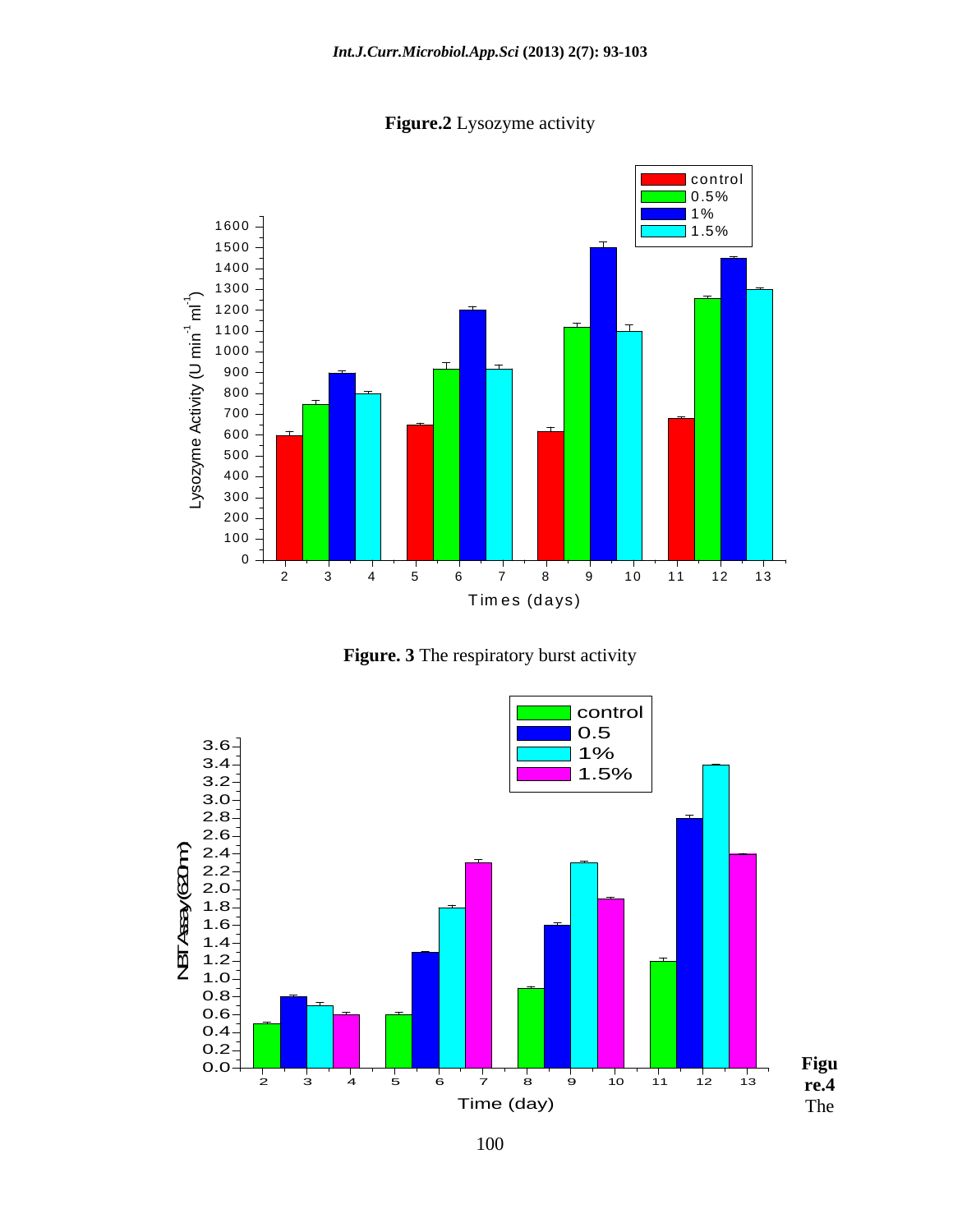



Generally the highest respiratory activity can be achieved by occurrence of highest reduction in NBT (Sajid *et al.,* 2009).

showed 80% survival and control 70% of fish in intensive fish aquaculture. survival were observed. After 120 h of experimental studies 70% of survival was observed in G1 Group and 80% of survival was observed in G2 and 65 % of Survival The authors are thankful to Professor Dr. was observed in G3, control fish 30% of T. Balasubramanian, Dean& Director, survival was observed. In conclusion, the Faculty of Marine Sciences, CAS in administration of water extract of some of Marine Biology, Annamalai University, the nonspecific immune parameters and Parangipettai, providing the lab facility disease resistance against *P.fluorescence* during my project work and also sincere in *Sargassum whitti*. The different thanks to Dr. M. Suriyavathana Head i/c, parameters of the present work revealed thanks to Dr. M. Suriyavathana Head i/c, <sup>20</sup> <sup>40</sup> <sup>60</sup> <sup>80</sup> <sup>100</sup> <sup>120</sup>

After fed diet experiment shrimp were characterization of the active compounds challenge with *P.fluorescence* and from these seaweeds. This preliminary observed for the survival rate and after 24h study indicates that *Sargassum whitti* of challenge test, experiment group could be used to promote the health status that the seaweeds immunostimulants are against the bacterial (*P.fluorescence*) infection and further works are to be done on the isolation and of fish in intensive fish aquaculture.

### **Acknowledgement**

The authors are thankful to Professor Dr. T. Balasubramanian, Dean& Director,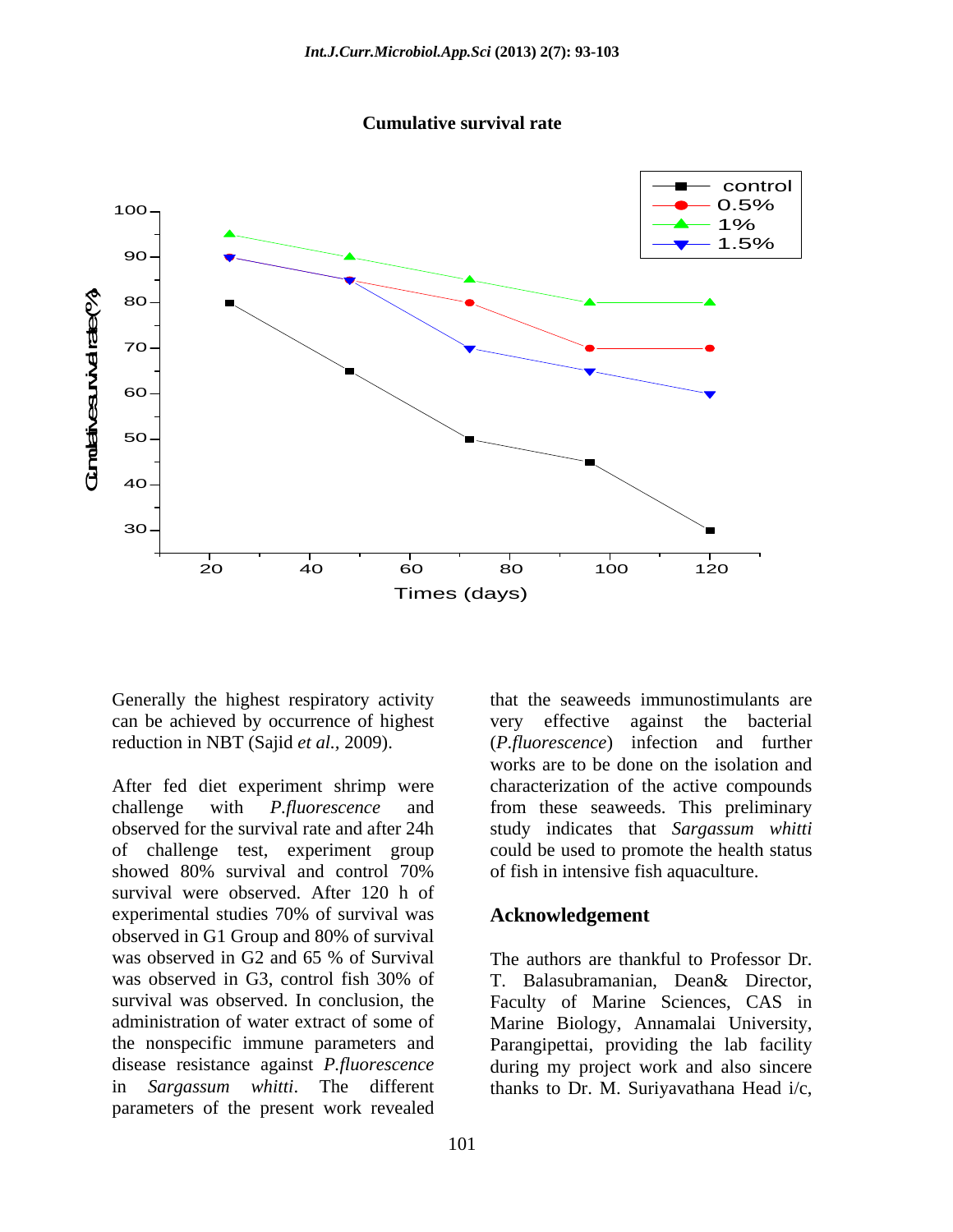Assistant Professor Department of Biochemistry, Periyar University, Salem for all support and facilities rendered during my project work. *Vibrio alginolyticus*. Fish and Shellfish

- Altinok,I., F. Balta, E. Capkin and Kayis,
- Ann, C.C., Y.Y. Chen and Chen J.C. 23: 249-259. enhances the innate immune response of brown-marbled grouper Mexico. Bot. Mar..4/: 140-146. Veter. Immunol. Immunopathol. .121:
- Aoki, T., 1922. Chemotherapy and drug 243–250. resistence in fish farms in japan. In ; Sheriff, M., Subasinghe, R., and Arthur J. (Eds.), diseases in asian aquaculture. Fish Health section, Asian biological<br>fisheries society Manila Philippins 383-385. fisheries society, Manila, Philippins
- *Jania rubens* (L.) Lamx. Phytother. 151.<br>Res 18: 275, 279 Res*.*18: 275-279.
- Awad, N.E., 2000. Biologically active
- Berthe, F.C.J., C. Michel and J.F. 1965. Muroga, K.Y., Jo and Sawada, I. 1975.<br>Bernardet Lentification of Studies on red spot disease of pond from several fish speciesin France. Dis. Aquat .Org. 21: 151–155. angu<br>
llock G.L. 1995. Characteristics and 114.
- Bullock, G.L., 1995. Characteristics and
- Cheng, A.C., C.W. Tu, Y.Y. Chen, F.H. from the brown alga *Eckloni kurome*<br>Nangle and Chen LC 2007. The J.Antimicrob. Chemother. 50: 889-93. Nan and Chen J.C. 2007. The immunostimulatory effects of sodium Meumann, N.F., J.L. Stafford, J. Barreda,

alginate and iota-carrageenan on orange-spotted grouper *Epinephelus coioides* and its resistance against Immunology. 22: 197–205.

- **References** Divyagnaneswari, M., D. Christybapita S. 2007. Disease of rainbow trout and disease resistance in *Oreochromis* caused by *Pseudomonas luteola*. Mossambicus by Solanum trilobatum<br>Aquacult.. 273: 393–397 . Aquacult.. 273: 393–397 and Dinakaran Michael, R. 2007. Enhancement of nonspecific immunity and disease resistance in *Oreochromis mossambicus* by *Solanum trilobatum* leaf fractions. Fish.Shellfish. Immunol.
	- 2007. Dietary administration of Freile-Pelegrin, Y., and Morales, J.L. sodium alginate and *k*-carrageenan<br>enhances the innate immune response algae from the coast of Yucatan, Freile-Pelegrin, Y., and Morales, J.L. 2004. Antibacterial activity in marine algae from the coast of Yucatan, Mexico. Bot. Mar..47: 140- 146 .
	- *Epinephelus fuscoguttatus* and its resistance against *Vibrio alginolyticus*. Dietary lipid requirement of grouper, 206 215. on immune responses. Aquacult. 225: Hung, Y.L., and Shiau, S.Y . 2003. Dietary lipid requirement of grouper, *Epinephelus malabaricus,* and effects 243–250.
		- Konig, G.M., A.D. Wright and De Nys, R. 1999b. Halogenated monoterpenes from *Plocamium costatum* and their biological activity. J. Nat. Prod. 62: 383-385 .
- .pp.519-529. Magnadottir, B., 2006. Innate immunity of Awad, N.E., 2004. Bioactive brominated fish (overview). Fish Shellfish diterpenes from the marine red alga **Immunol Rev** Fish. Immunol. 20:13/fish (overview). Fish Shellfish Immunol Rev Fish. Immunol*.* 20:137 151.
	- Steroid from the green alga Ulva **Exercitude Executive bleeding** in fish. Indian. J. Michael, R.D., S.D. Srinivas and Sailendri, K. 1994. A rapid method for repetitive bleeding in fish. Indian. J. Exp. Biol.32: 838-9.
	- lactuca*.* Phytother*.* Res*.* 14: 641-643. Bernardet. Identification of Studies on red spot disease of pond Pseudomonas anguilliseptica isolate cultured eels. Part II. Pathogenicity of<br>
	from sovered fish species France the causative bacterium Pseudomonas Muroga, K,Y., Jo and Sawada,T. 1975. Studies on red spot disease of pond cultured eels. Part II. Pathogenicity of the causative bacterium Pseudomonas anguilliseptica. Fish. Pathol. 9: 107 114.
	- pathogenicity of a capsulated Nagayama, K,Y., T. Iwamura, I. Shibata, Pseudomonas isolated from goldfish. Hirayama and Nakamura, I. 2002. Appl. Microbiol. 13: 89–92.<br> **Bactericidal activity of phlorotannins**<br> **Bactericidal activity of phlorotannins**<br> **From the brown alga** *Eckloni kurome***.** Hirayama and Nakamura, T. 2002. Bactericidal activity of phlorotannins from the brown alga *Eckloni kurome*. J.Antimicrob. Chemother. 50: 889-93.
		- Neumann, N.F., J.L. Stafford, J. Barreda,